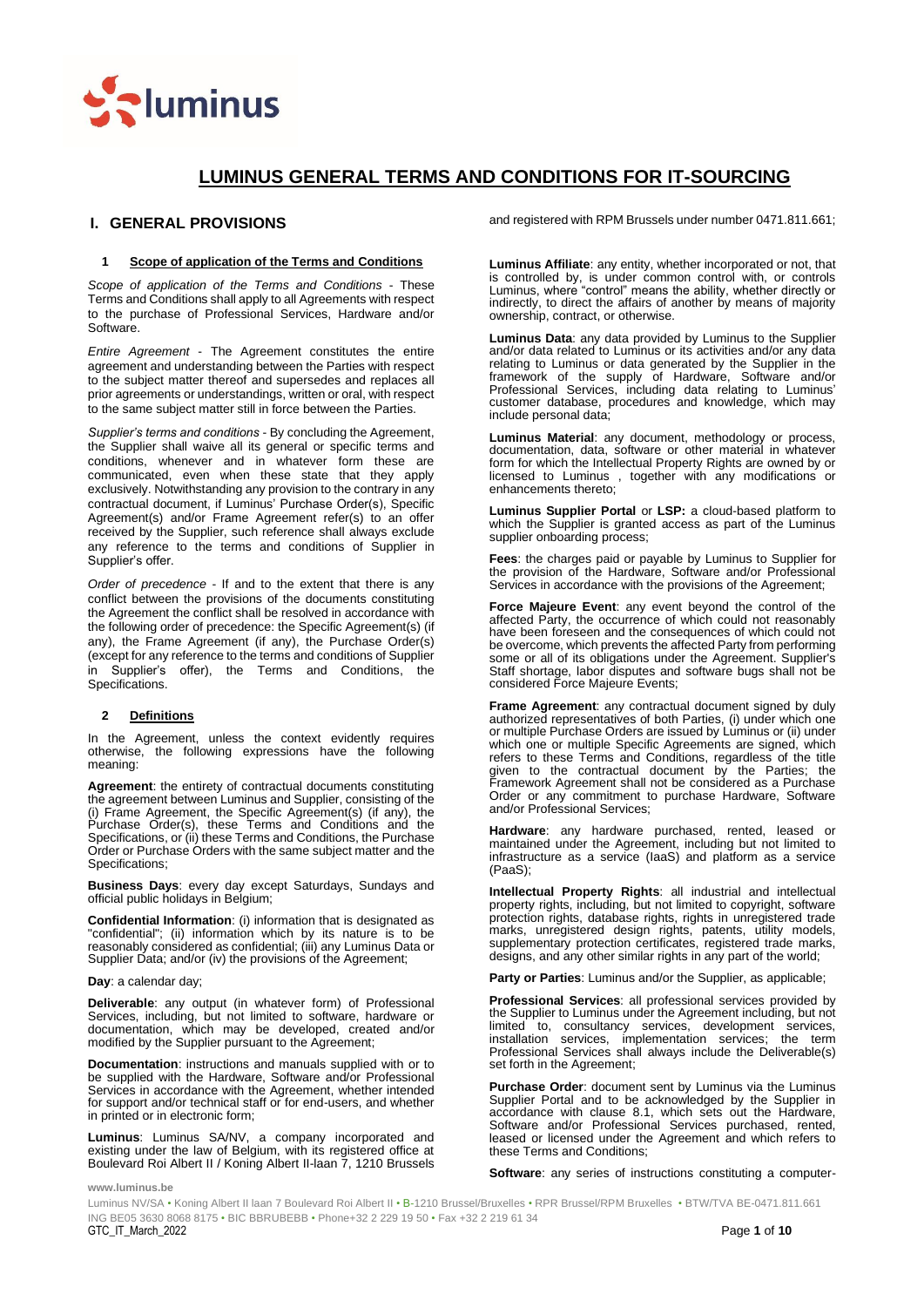

executable program or programs, and being (part of) the object of the Agreement, including but not limited to software as a service (SaaS);

**Specifications**: the contractual and/or technical specifications with respect to the Software, Hardware and/or Professional Services purchased by, rented by, leased by or licensed to Luminus, including but not limited to service level agreements, statement of works and technical details, which are stated (i) in (a) document(s) referred to in the Purchase Order(s), the Specific Agreement(s) and/or Frame Agreement which, and/or (ii) in the Purchase Order itself;

**Specific Agreement**: any contractual document signed by duly authorized representatives of both Parties which refers to a Frame Agreement and under which one or multiple Purchase Orders are issued by Luminus, regardless of the title given to the contractual document by the Parties.

**Supplier**: the natural or legal person or association with whom Luminus has concluded the Agreement, as indicated in the Frame Agreement, the Specific Agreement(s) and/or the Purchase Order(s);

**Supplier Data:** any data provided by Supplier to Luminus and/or data related to Supplier or its activities and/or any data relating to Supplier or data generated by Luminus in the framework of this Agreement, including data relating to Suppliers' customer database, procedures and knowledge, which may include personal data;

**Supplier Material**: any document, methodology or process, documentation, data, software or other material in whatever form for which the Intellectual Property Rights are owned by or licensed to Supplier;

**Staff**: those persons employed or engaged by the Supplier on a self-employed basis from time to time to provide the Professional Services. The definition of "Staff" will also include the staff of any subcontractor of Supplier appointed under the Agreement who are providing the Professional Services from time to time;

**Terms and Conditions**: the terms and conditions set forth in this document.

#### **3 Object and performance of the Agreement**

The Supplier agrees to provide to Luminus the Software, Hardware and/or Professional Services strictly in accordance with the provisions of the Agreement. Section [I](#page-0-0) "General Provisions" and Section [IV](#page-7-0) "Professional Services" of these Terms and Conditions are applicable to the purchase of Professional Services by Luminus from Supplier. Section [I](#page-0-0) "General Provisions" and Section [II](#page-5-0) "Software" of these Terms and Conditions are applicable to the purchase, rental or licensing of Software by Luminus from Supplier. Section [I](#page-0-0) "General Provisions" and Section [III](#page-6-0) "Hardware" of these Terms and Conditions are applicable to the purchase, rental or lease of Hardware by Luminus from Supplier.

#### <span id="page-1-0"></span>**4 Amendments to the Agreement**

When Luminus, before or during the performance of the Agreement, wants to change the content of the Agreement, it notifies the Supplier as soon as possible. Parties must, within a reasonable period of time, but in any case not exceeding thirty (30) Days after the date of receipt of the aforementioned notification, try to reach an understanding about these changes to the Agreement, which can only be materialized in writing (i) by the issuance by Luminus of an addendum to the relevant Agreement(s), and/or (ii) by the signature of an addendum to the relevant Frame Agreement and/or Specific Agreement(s) by duly authorized representatives of both Parties.

#### **5 Relief event**

**www.luminus.be**

The Supplier shall notify Luminus in writing without delay (and in any case no later than within ten (10) Business Days after Supplier has become aware or should reasonably have been aware of any non-compliance by Luminus) if Luminus fails to, or threatens to fail to, comply with any of its obligations under the Agreement. This notification shall be addressed according to the specific rules on governance or to the contact person, as mentioned in the Agreement. Unless Supplier has duly notified Luminus of this in the manner as stated above, and has used all reasonably efforts to perform its obligations (and/or mitigate the impact of Luminus' failure), Supplier cannot invoke such noncompliance by Luminus in order to justify non-compliance with any of its own obligations.

#### <span id="page-1-1"></span>**6 Fees, invoicing and payment**

6.1 *Fees* - In consideration for the due and proper provision of the Hardware, the Software and/or the Professional Services, Luminus agrees to pay the Supplier the Fees as set out in the Agreement.

The Fees (i) can only be changed in accordance with clause [4](#page-1-0) of the Terms and Conditions; (ii) include all costs and expenses incurred by the Supplier, its Staff and its subcontractors (if any) in the performance of the Agreement; and (iii) include all taxes, duties and other royalties, and are exclusive of value added tax.

No amounts will be payable to the Supplier for the provision of Hardware, Software and/or Professional Services unless and to the extent expressly provided in the Agreement and unless ordered by means of a Purchase Order send to the Supplier.

6.2 *Invoicing* - All exchanges and communication between Luminus and the Supplier with respect to invoicing and related documentation under the Agreement shall take place via the Luminus Supplier Portal (LSP). The Supplier will submit via the LSP the Fees to be invoiced for the performance of its obligations under the Agreement, the time reports (if applicable) and a description of the performed tasks and, if applicable, the Documentation to Luminus for approval prior to actual invoicing. After approval thereof by Luminus via the LSP, the Supplier will send the invoice to Luminus via the LSP.

The Supplier shall invoice Luminus in accordance with the payment schedule and provisions set out in the Agreement.

6.3 *Payment* - Undisputed invoices submitted in accordance with claus[e 6](#page-1-1) are payable within sixty (60) Days as from the date of the invoice.

The Supplier may verify the payment status of its invoices via the LSP. If any payment to the Supplier is delayed, the Supplier shall notify Luminus either by registered letter accompanied by a copy of the relevant invoice, or via the LSP. If Luminus fails to pay the undisputed invoice or part thereof within thirty (30) Business Days of receiving such notice, then the Supplier will be entitled to charge interest to an outstanding amount at a rate equal to the interbank offered rate for one month in the euro equal to the interbank offered rate for one month in the euro zone (EURIBOR-one month). The interbank rate applicable shall be the rate in force on the last Business Day of the month preceding the month of issue of the invoices, increased by 3 interest points.

Payment by Luminus will not affect any claims or rights which Luminus may have against the Supplier. Payment will not amount to any admission by Luminus that the Supplier has satisfactorily performed its obligations under the Agreement. If, after payment, should appear that the invoices were not correct, the Supplier must make the corrections, up to three (3) years retroactively.

# **7 Follow-up agreements and Luminus Affiliates**

7.1 *Follow-up agreements* – Supplier commits, at Luminus' request, to negotiate in good faith with Luminus to enter into follow-up agreements that are in relation to the Agreement and

 ING BE05 3630 8068 8175 • BIC BBRUBEBB • Phone+32 2 229 19 50 • Fax +32 2 219 61 34 GTC\_IT\_March\_2022 Page **2** of **10** Luminus NV/SA • Koning Albert II laan 7 Boulevard Roi Albert II • B-1210 Brussel/Bruxelles • RPR Brussel/RPM Bruxelles • BTW/TVA BE-0471.811.661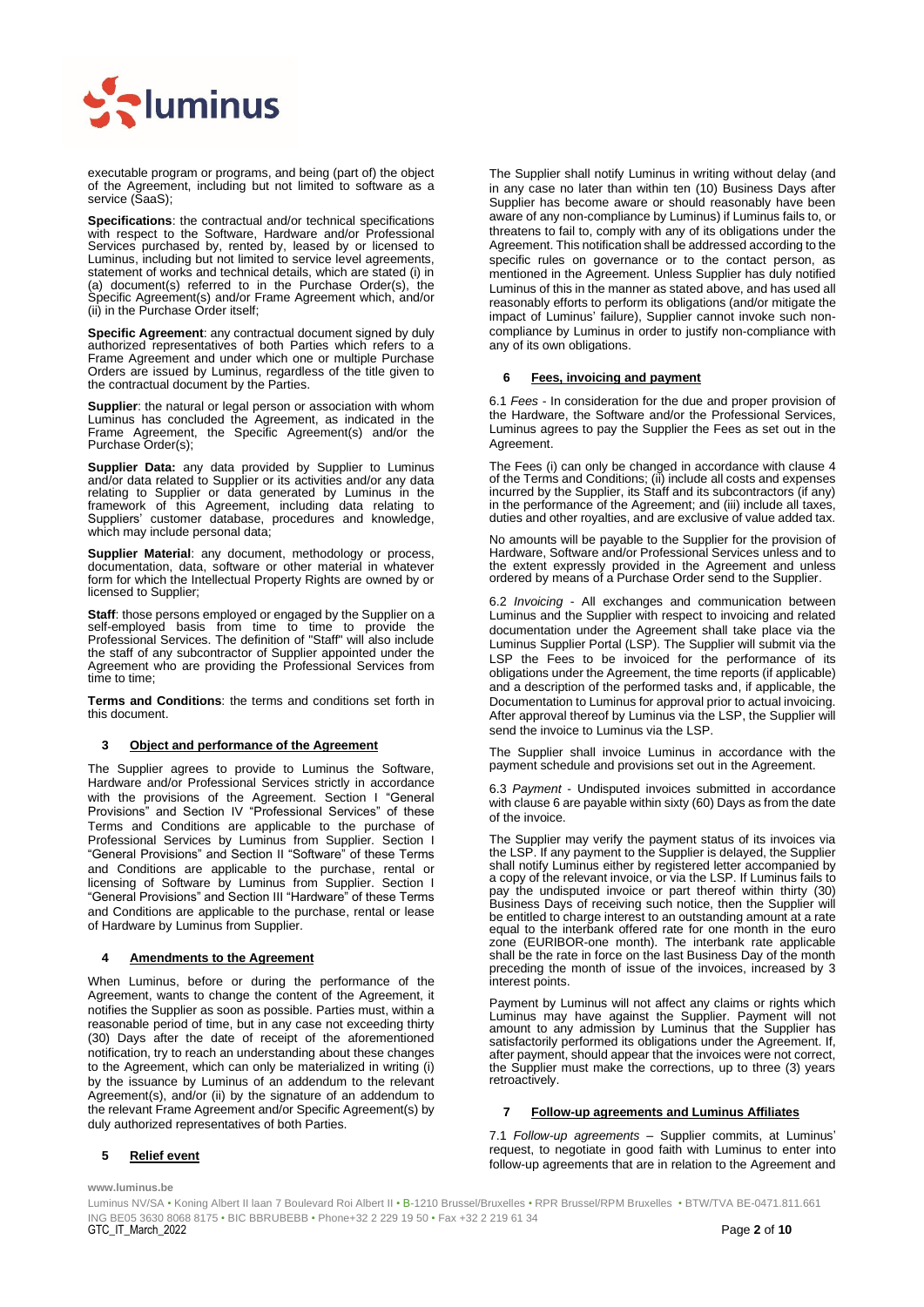

to propose conditions that are at least at arm's length with the conditions in the related Agreement.

*Luminus Affiliates* – Supplier expressly authorizes Luminus Affiliates to make reference to and use this Agreement without having to negotiate new conditions. For this purpose any reference to Luminus will be interpreted as a reference to the Luminus Affiliate.

# **8 Term and termination**

8.1 *Term* - The Agreement shall enter into force (i) at the moment the Frame Agreement is signed or (ii) if no Frame Agreement is signed, at the moment the Purchase Order is acknowledged by the Supplier in accordance with this clause 8.1, or (iii) if no Frame Agreement is signed but multiple Purchase Orders have the same subject matter, at the moment the first Purchase Order of these related Purchase Orders is acknowledged by the Supplier in accordance with this clause 8.1. The Supplier shall confirm, via the Luminus Supplier Portal, his acknowledgment of the Purchase Order within the timeperiod specified therein, or within 5 (five) calendar days if no such period is specified. If the Supplier's acknowledgment is not confirmed within such time-limit, the Purchase Order will be deemed unconditionally accepted by the Supplier. *Termination for convenience* - If the Agreement indicates an undefined term, Luminus may terminate the Agreement, in whole or in part, for convenience at any time upon providing thirty (30) Days' notice without any compensation being due to the Supplier. Unless otherwise agreed by Luminus in writing, if the Agreement indicates a defined term, Luminus may terminate the Agreement prior to its expiration for convenience at any time upon providing thirty (30) Days' notice without any compensation being due to the Supplier.

8.2 *Termination for cause* - Either Party may terminate the Agreement immediately, without intervention of a judge, by written notice to the other Party, if the other Party (i) fails to remedy its breach of its obligations under the Agreement within thirty (30) Days of receipt of written notice of the breach; (ii) commits a breach of the Agreement and the breach is not capable of remedy; or (iii) ceases to trade or is unable to pay its debts as they fall due, makes an arrangement with its creditors or goes into administration, receivership, liquidation (other than as part of a solvent reorganisation), bankruptcy, judicial factory or any analogous insolvency proceedings in any jurisdiction.

8.3 *Consequences of termination* - Termination by Luminus in accordance with the terms of the Agreement or termination by the Supplier in violation of the terms of the Agreement shall not give rise to any obligation to compensate the Supplier other than for the Professional Services ordered and delivered before the termination of the Agreement or to pay any penalty on behalf of Luminus.

Upon termination of the Agreement, for any reason whatsoever, the Supplier shall immediately and promptly (i) vacate and restore to their original state Luminus' premises; and (ii) return to Luminus any Luminus Data, Luminus Material, Deliverables in the process of producing, Documentation, Luminus' Confidential Information etc.

8.4 *Exit assistance and Business continuity* - Upon termination of the Agreement for whatever reason, Supplier shall use its best endeavours to cooperate with Luminus and to assist Luminus during and for the purpose of (i) the migration of Luminus Data, Luminus Material, Documentation and all other data in which Luminus have proprietary or license rights, and (ii) business continuity. Except if the Agreement is terminated following cause of the Supplier or for convenience by the Supplier (if explicitly foreseen), the reasonable costs for such exit assistance will be borne by Luminus. Prior to the exist assistance, both Parties must agree on the costs for such exit assistance, if possible, based on the Supplier's rate cards.

### **9 Force Majeure and hardship**

9.1 *Force Majeure* - Neither Party will be liable for any delay in performing their obligations under the Agreement where such delay is directly caused by a Force Majeure Event that has been notified to the other Party in writing as soon as reasonably possible the other Party of the reasons for the delay and the likely duration of the delay. The latter Party may, if that delay continues for more than one (1) month, terminate the Agreement immediately, in whole or in part, by giving notice in writing to the affected Party without any compensation or indemnity being due to the affected Party.

9.2 *Hardship* - In the event of unforeseen circumstances, the consequences and effects of which (i) are fundamentally different to what was contemplated by Luminus at the time of entering into Agreement and (ii) prejudicing Luminus' commercial and/or financial interests, Luminus reserves the right to demand a global revision of the Agreement. If, after a period of one (1) month from the revision request, the Parties do not reach an agreement on the amendment of the Agreement, Luminus may, without compensation or notice, unilaterally terminate the Agreement wholly or partially with immediate effect and without any indemnity, cost or expense.

# <span id="page-2-0"></span>**10 Intellectual Property Rights**

10.1 *Luminus Material* - Luminus (and/or its third party licensors) shall retain all rights (including Intellectual Property Rights), title and interest in Luminus Material. The Supplier shall have no rights in Luminus Material, except for the non-exclusive and non-transferable right to use Luminus Material only as is strictly necessary for the performance of the Agreement.

10.2 *Supplier Material* - The Supplier (and/or its third party licensors) shall retain all rights (including Intellectual Property Rights), title and interest in the Supplier Material.

10.3 *Supplier warranty* - The Supplier declares that it is the rightful owner of the Intellectual Property Rights to all Software, Hardware, Professional Services (including Deliverables) under the Agreement, and that it is entitled to assign or license those rights in accordance with the terms of the Agreement. If those Intellectual Property Rights are the property of third parties, the Supplier shall inform Luminus thereof in advance and guarantees that it has requested and obtained those third parties' written authorisation to grant to Luminus the assignment or license of their Intellectual Property Rights in accordance with the terms of the Agreement. The Supplier shall be solely responsible for taking the necessary steps, under the laws and regulations in force, to ensure the opposability to third parties of the assignments or licenses granted to Luminus by the Supplier or by such third parties. The Supplier guarantees that the Hardware, Software and/or Professional Services purchased, rented, leased or licensed under the Agreement and used by Luminus' for its intended purpose do not infringe any third party's rights including third party's Intellectual Property Rights.

10.4 *Indemnification* - The Supplier shall defend and indemnify at its own expense Luminus against any claim, loss, damage or cause of action based on an infringement of any third party's Intellectual Property Rights by the Hardware, Software and/or Professional Services.

The Supplier will have sole control of the defence and defend at its sole expense Luminus against any suits or proceeding arising out of the foregoing. The Supplier shall obtain Luminus' prior authorisation for any decision having an impact on Luminus' image or involving any consequences whatsoever for Luminus.

#### **www.luminus.be**

 ING BE05 3630 8068 8175 • BIC BBRUBEBB • Phone+32 2 229 19 50 • Fax +32 2 219 61 34 GTC\_IT\_March\_2022 Page **3** of **10** Luminus NV/SA • Koning Albert II laan 7 Boulevard Roi Albert II • B-1210 Brussel/Bruxelles • RPR Brussel/RPM Bruxelles • BTW/TVA BE-0471.811.661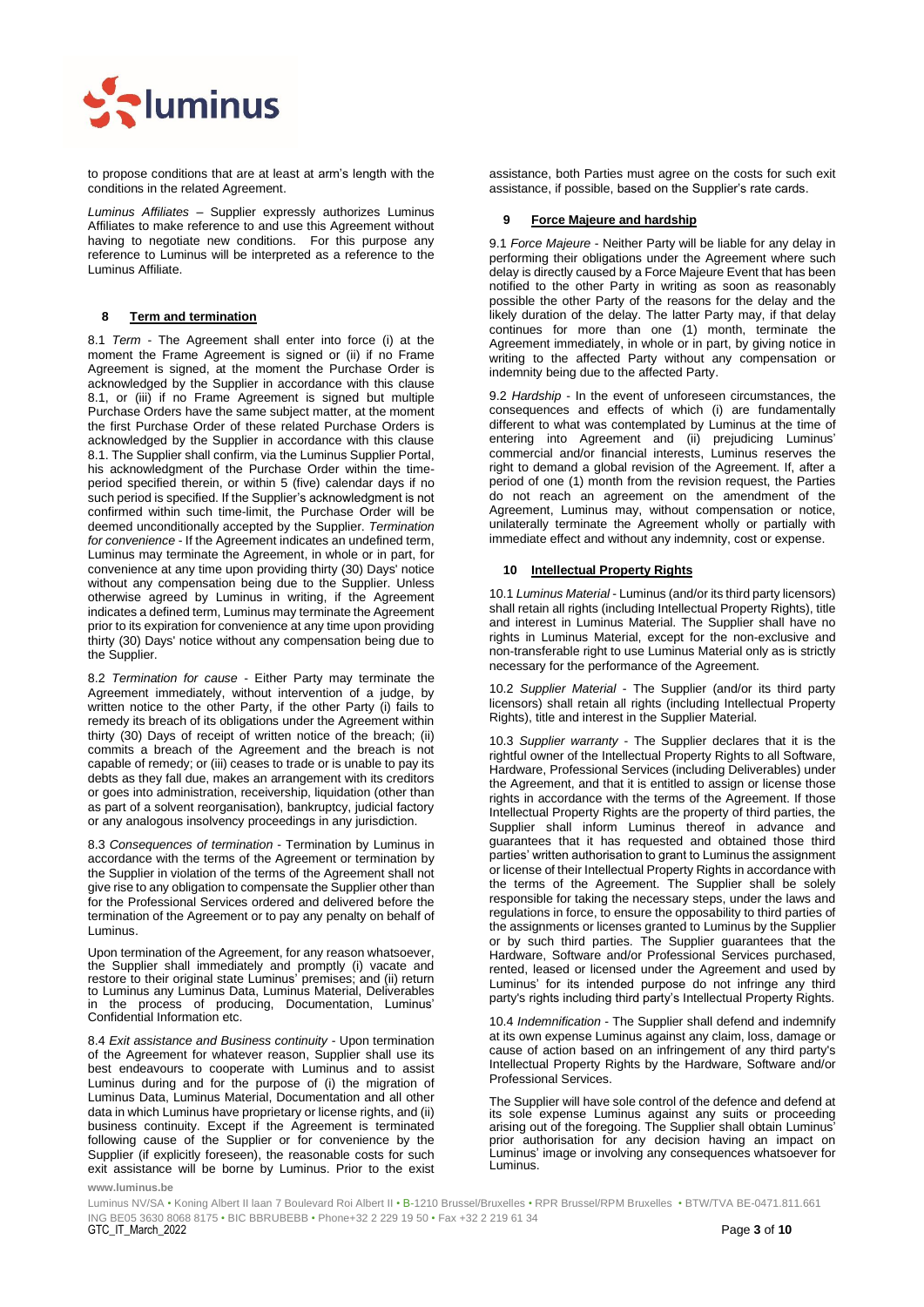

If the Software, Hardware and/or Professional Services are subject to an action for infringement from a third party such as mentioned above, the Supplier shall, at its own expenses and within a reasonable timeframe to be agreed by Luminus in light of the impacts caused by such action on Luminus' commercial and operational use of the Software, Hardware and/or Professional Services, either (i) procure for Luminus the right to continue using the Software, Hardware and/or Professional Services, or (ii) modify the Software, Hardware and/or Professional Services or replace the Software, Hardware and/or Professional Services by a non-infringing functional equivalent. If such is not feasible within the timeframe agreed by Luminus, Luminus may immediately terminate the Agreement for breach without court intervention upon written notice and the Supplier shall refund to Luminus any amounts paid under the Agreement without prejudice to any damages that Luminus could claim.

Supplier shall not be held liable if the infringement of the third party's Intellectual Property Rights is exclusively based on one of the following situations: (i) modification of any Software, Hardware and/or Professional Services by parties not authorized by Supplier, (ii) use of any Software, Hardware and/or Professional Services in combination with other products prohibited by Supplier, or (iii), Luminus' continued use of Software, Hardware and/or Professional Services after having received written notice from Supplier to discontinue only to the extent that such notice has been made in accordance with the terms of the Agreement.

#### <span id="page-3-0"></span>**11 Luminus Data and personal data**

11.1 Luminus Data shall be considered private and confidential. Luminus shall retain all rights, title and interest in Luminus Data.

As part of the provision of the Professional Services and for the entire duration thereof, Supplier will be led to process (use, modify, store, …) personal data within the meaning of applicable data protection law and the Regulation (EU) 2016/679 of the European Parliament and of the Council of 27 April 2016 on the protection of natural persons with regard to the processing of personal data and on the free movement of such data, and repealing Directive 95/46/EC.

With respect to such processing, Supplier shall:

(a) process such personal data only for the specific fulfilment of its contractual obligations arising from the Agreement and in accordance with Luminus' documented instructions;

(b) only process such personal data in a Member State of the European Union or European Economic Area, unless specifically authorised in writing by Luminus;

(c) ensure that persons authorised to process such personal data have committed themselves to confidentiality or are under an appropriate statutory obligation of confidentiality;

(d) implement appropriate technical and organisational measures to ensure a level of security appropriate to the risk, taking into account in particular the risks that are presented by processing, in particular from accidental or unlawful destruction, loss, alteration, unauthorised disclosure of, or access to personal data transmitted, stored or otherwise processed, and ensure that any natural person acting under the authority of Supplier who has access to personal data does not process them except on instructions from Luminus, unless he or she is required to do so by Union or Member State law;

(e) respect the following conditions for engaging another processor:

- Supplier shall not engage another processor without prior specific or general written authorisation of Luminus. In the case of general written authorisation, Supplier shall inform Luminus of any intended changes concerning the addition or replacement of other processors, thereby giving Luminus the opportunity to object to such changes.
- Where Supplier engages another processor for carrying out specific processing activities on behalf of Luminus, Supplier shall impose on that other processor the same data

protection obligations as set out in this clause 11, by way of a contract or other legal act under Union or Member State law. Where that other processor fails to fulfil its data protection obligations, Supplier shall remain fully liable to Luminus for the performance of that other processor's obligations.

(f) taking into account the nature of the processing, assist Luminus by appropriate technical and organisational measures, insofar as this is possible, for the fulfilment of Luminus's obligation to respond to requests for exercising the data subject's rights under applicable data protection legislation;

(g) taking into account the nature of processing and the information available to Supplier, assist Luminus in ensuring compliance with the obligations under applicable data protection legislation in relation to security of processing, to the notification of any breach of personal data to supervisory authorities and data subjects where relevant, to the carrying out of data protection impact assessments where required and to prior consultation of the supervisory authority;

(h) at the choice of Luminus, delete or returns all such personal data to Luminus after the end of the provision of the Professional Services, and delete existing copies unless European Union or Member State law requires storage of the personal data;

(i) make available to Luminus all information necessary to demonstrate compliance with these obligations and allow for and contribute to audits, including inspections, conducted by Luminus or another auditor mandated by Luminus.

The Supplier shall indemnify Luminus for claims of any third party that arise as a result of Supplier's breach of this clause [11](#page-3-0) and the applicable European and Member State law and regulation regarding data protection and/or privacy.

11.2 The Supplier represents and warrants, including for any (parts of a) Deliverable created prior to the signing of this Agreement, that it has complied with the ENISA principles of privacy by design and has integrated them to the extent relevant within the Deliverable.

To the extent that any (part of a) Deliverable is created subsequently, the Supplier shall comply with such principles in their creation or configuration.

Upon delivery of any Documentation related to the Deliverable in accordance with this Agreement and at the latest upon submission of the Deliverable for Luminus's approval, the Supplier shall provide Luminus with a report documenting how each such ENISA principle (to the extent relevant) is taken into account in the Deliverable and its configuration.

# <span id="page-3-1"></span>**12 Liability**

Notwithstanding any provision to the contrary in the Agreement, nothing in the Agreement excludes or limits either Party's liability for (i) fraud, wilful misconduct, gross negligence, damage to material or real property (real estate and tangible property), death and/or bodily injury, and (ii) Supplier's non-compliance with clauses 10[, 11,](#page-3-0) [14](#page-4-0) and 33.5 of the Terms and Conditions.

Without prejudice to the first paragraph of this clause [12,](#page-3-1) the total liability of either Party to the other shall not exceed the greater of (i) one hundred thousand euros (100.000 EUR), or (ii) the Fees under the Agreement.

Without prejudice to the first paragraph of this clause [12,](#page-3-1) neither Party shall be liable to the other for loss of profit or revenue, loss of customers or business interruption costs.

### **13 Insurance**

The Supplier warrants that, during the entire term of the Agreement, it has taken out insurance to cover its general liability (including without limitation public liability, contractual liability and liability for property and personal injury) in the context of the performance of the Agreement. The Supplier also warrants that this insurance is contracted with a respectable

**www.luminus.be**

 ING BE05 3630 8068 8175 • BIC BBRUBEBB • Phone+32 2 229 19 50 • Fax +32 2 219 61 34 GTC\_IT\_March\_2022 Page **4** of **10** Luminus NV/SA • Koning Albert II laan 7 Boulevard Roi Albert II • B-1210 Brussel/Bruxelles • RPR Brussel/RPM Bruxelles • BTW/TVA BE-0471.811.661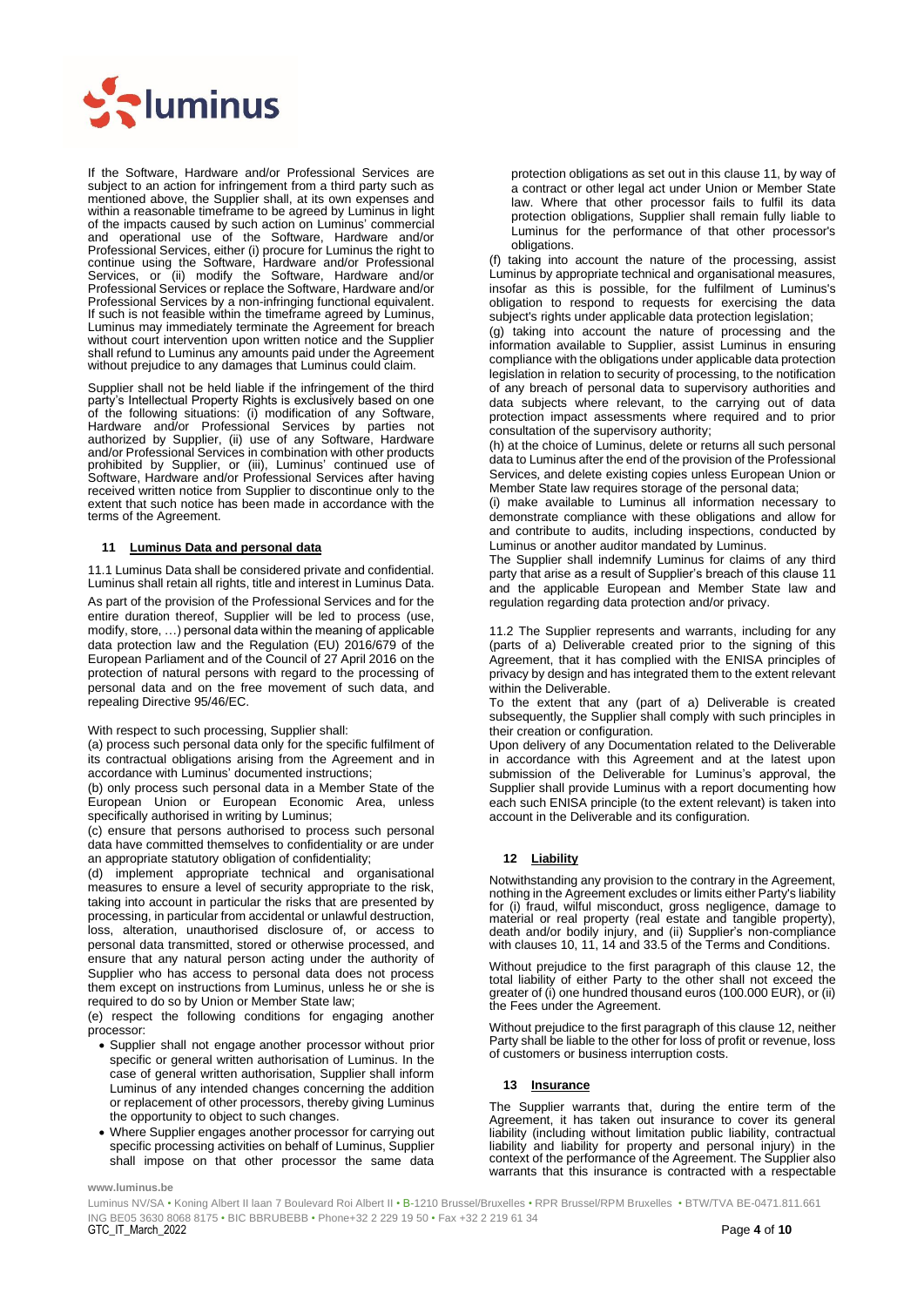

insurance company and for amounts normally practicable in the sector. Upon request of Luminus, the Supplier shall furnish to Luminus a certificate of insurance evidencing such coverage.

#### <span id="page-4-0"></span>**14 Confidentiality**

The Parties undertake to keep strictly confidential and safe all Confidential Information. Without the disclosing Party's prior written consent, the receiving Party shall not use, copy, adapt, alter, disclose or grant access to Confidential Information, except to its personnel, authorized subcontractors or other third parties to the extent required to perform its obligations under the Agreement provided that these persons have been instructed as to the confidential nature of the Confidential Information and have been informed of their obligations of confidentiality that are no less onerous than those described in this clause [14.](#page-4-0) 

The receiving Party shall promptly notify the disclosing Party of any unauthorised possession, use or knowledge, or attempt thereof, of the Confidential Information by any third party of which the receiving Party becomes aware.

The receiving Party shall return or destroy all Confidential Information it received in connection with the Agreement upon request of the disclosing Party within thirty (30) Days of such request and, in the case of destruction of Confidential Information, certify, on reasonable notice, that such destruction has taken place.

The obligations of the receiving Party under this claus[e 14](#page-4-0) shall be valid for the duration of the Agreement and shall remain in effect five (5) years after the Agreement is terminated for whatever reason.

#### **15 Inspections and audits**

Subject to ten (10) Days prior notice and during normal business hours as stated above, Luminus and/or Luminus' supervising authorities or auditors have the right to conduct an audit, with a maximum of one (1) per calendar year, in order to ascertain whether the Supplier fulfils and is able to fulfill its obligations towards Luminus, more particularly with regard to the quality, state and nature of the Professional Services, Hardware and/or Software to be provided and their timely delivery and/or provision. Any direct costs related to the inspection and audits shall be borne by Luminus, unless the audit reveals a breach of its obligations by Supplier.

### **16 Corporate Social Responsibility**

16.1 *Environmental clause* - To respond to sustainable development issues, Luminus has set the target of controlling environmental impact and maintaining NF EN ISO 14001 certification for all its activities (IT, production, distribution, engineering, etc.).

Under its environmental policy, Luminus has undertaken commitments, particularly for:

- saving non-renewable resources;
- preventing pollution and controlling greenhouse gas emissions;
- improving health and safety.

In particular, Luminus is a stakeholder in this approach for continuous improvement by also maintaining ISO 14001 certification for its main sites.

Luminus has therefore undertaken, in the process of contracting and execution of its contracts, to identify the key points regarding respect for the environment and in particular those relating to waste control and the use of chemical products.

As a result, the Supplier shall be reminded, and shall pass this on to its subcontractors and suppliers, that the execution of the Agreement must strictly comply with the applicable regulations in that respect.

As part of its duty as an advisor to Luminus and to allow Luminus

#### **www.luminus.be**

to respect its commitments regarding ISO 14001 certification, the Supplier is also requested, in the context of execution of the Agreement, to send to Luminus any relevant information regarding respect for the environment (existing commitments, planned action for progress, reduction or prevention of impacts obtained, etc.) and to warn Luminus of any circumstance likely to have a significant impact on the environment.

The duty of advisor, like the obligations required of the Supplier pursuant to the present clause, shall be assessed with regard to and within the limits of the missions entrusted to Supplier in accordance with its specific competences.

16.2 *Social clause* - According to its commitments on ethics, Luminus has particularly obliged itself to respect the fundamental principles and rights stated in the United Nations Declaration of Human Rights, the European Union Charter of Fundamental Rights and the Conventions made under the International Labour Organization. In this context, Luminus applies these principles –and, particularly, those relating to child labour and forced or obligatory labour– to its purchases.

The Supplier declares that he shall adhere to the fundamental principles and rights stated above. The Supplier shall respect and implement the industrial and human resources required to ensure their application, by its own Staff, its subcontractors and its suppliers. The Supplier shall also undertake to provide proof of their layout to Luminus at the latter's first request. Luminus reserves the right to verify, through a competent and authorized organization, that the working conditions that are applied by the Supplier, its subcontractors and its suppliers do not violate these principles.

16.3 *Commitment to integrity* - Luminus is committed to respect ethical behaviour in all its relationships with customers, suppliers and others. In return, Luminus expects ethical conduct of its partners. In particular, both Parties warrant to respect at all times all the applicable, national and international law relating to the combating of fraud and corruption in all of its forms, whether public or private, active or passive, by any person acting on their behalf, as well as any trade embargoes which may be applicable to their contractual relationship. Both Parties warrant that they have given no commissions, payments, gifts of substantial value, kickbacks, extensive entertainment or other things of substantial value to any employee or agent of the other Party in connection with this Contract or any other contract between the Parties. Both Parties guarantee that their personnel, representatives, subcontractors and/or any other person for whom they are responsible, will respect this clause at all times.

16.4 *Ethical Reporting* - The confidential Luminus Ethical Reporting e-mail address is a method for reporting conduct that may be unethical, in violation of professional standards, relating to employment, labour, work environment, information management, environmental protection, possible conflicts of interest, unfair trade practices, thefts or for seeking guidance about possible violations of laws related to existing or expected contracts. The Supplier can contact Luminus by sending an email t[o ethics@luminus.be.](mailto:ethics@edfluminus.be)

#### **17 Miscellaneous provisions**

17.1 *No exclusivity* - Nothing in the Agreement shall be deemed to confer the Supplier with any kind of exclusivity in the provision of similar or identical Software, Hardware and/or Professional Services nor shall restrict Luminus from dealing with third parties other than the Supplier in respect of the Software, Hardware and/or Professional Services similar or identical to those described in the Agreement.

17.2 *Assignment and subcontracting* – Neither Party can assign to a third party any of its rights and obligations under the Agreement without the express prior written consent of the other Party, which consent shall not be unreasonably withheld. The affiliates of the Parties will not be qualified as third parties for this clause 17.2. In this latter case, the assignment to the affiliate

 ING BE05 3630 8068 8175 • BIC BBRUBEBB • Phone+32 2 229 19 50 • Fax +32 2 219 61 34 GTC\_IT\_March\_2022 Page **5** of **10** Luminus NV/SA • Koning Albert II laan 7 Boulevard Roi Albert II • B-1210 Brussel/Bruxelles • RPR Brussel/RPM Bruxelles • BTW/TVA BE-0471.811.661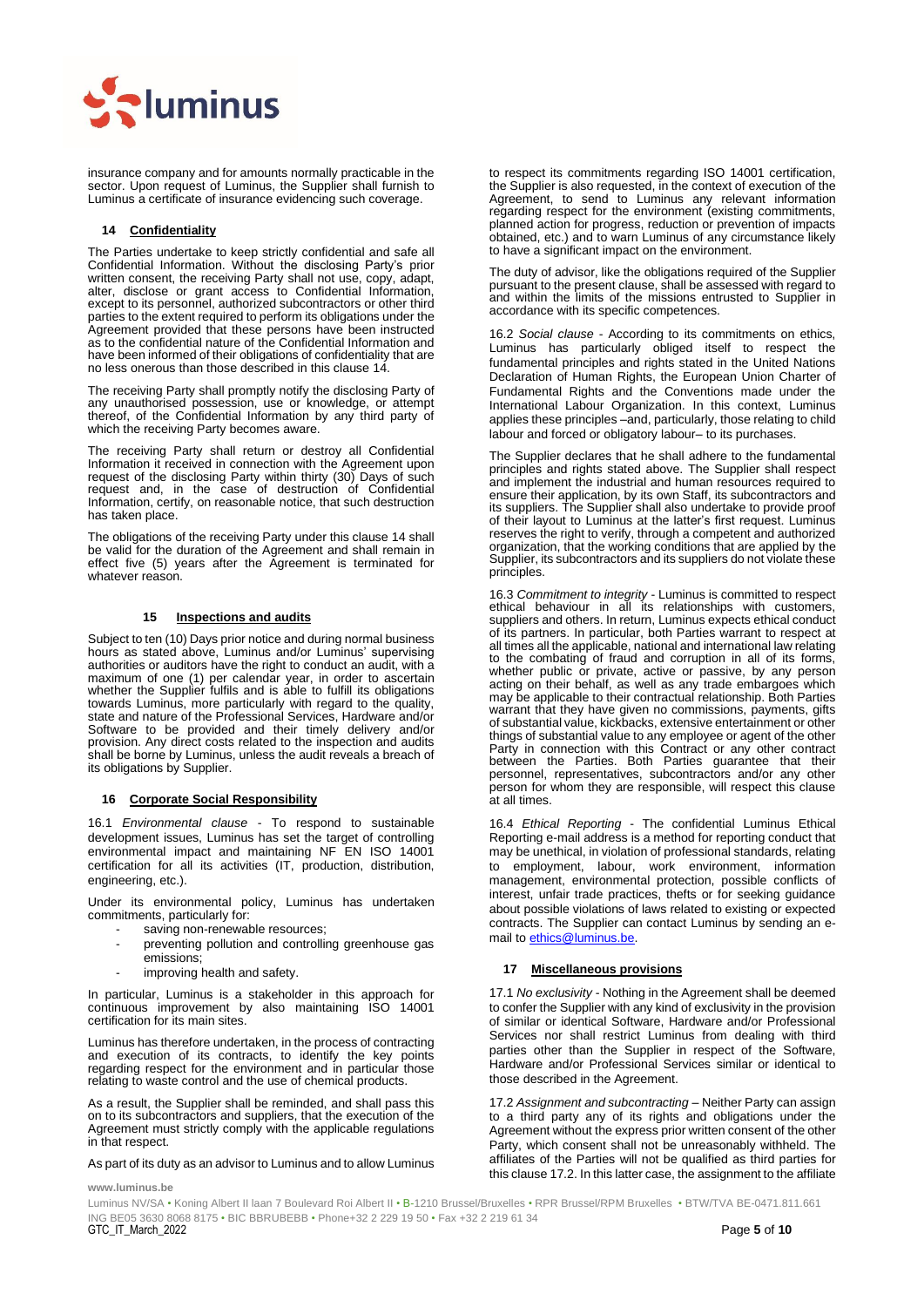

must be notified to the other Party. Except after prior written approval by Luminus, which approval shall not be unreasonably withheld, the Supplier is not allowed to hire subcontractors to carry out any of its obligations under the Agreement. The Supplier will be responsible for any acts, or failures to act, of its subcontractors as if they were the Supplier's acts or failures to act. The Supplier shall procure that any subcontractor complies with the terms of the Agreement, and for these purposes all references to the Supplier should therefore be read as if they were references to the subcontractor concerned.

17.3 *Supplier identity* - The Agreement is concluded taking into account the identity of the Supplier. In case of change of identity of the Supplier, for example by merger or change of control, Supplier shall inform Luminus thereof in writing and Luminus will have the right to terminate the Agreement immediately for reasonable grounds without any compensation and without court intervention. Luminus has to notify this termination within thirty (30) Days of its knowledge of the change of identity of the Supplier.

17.4 *Severability* - If one of the Agreement's provisions shall be deemed null and void in part or in whole, or shall be cancelled, this shall in no way affect the validity of the remaining provisions. In this case each Party will endeavour to negotiate, immediately and in good faith, a valid provision to replace it.

17.5 *Conflict of interest* - If the Supplier or its Staff has a directly or indirectly, through business, investment or family a financial interest in any entity or individual with which Luminus has an Agreement and this financial interest could reasonably be considered to imply a possible conflict of interest within the performance of its missions under the Agreement, then the Supplier must disclose this interest to Luminus.

17.6 *Survival* - Those clauses that by their nature are expressly or impliedly intended to survive the termination or expiry of the Agreement shall so survive.

17.7 *No reference* – Unless otherwise agreed by Luminus in writing, Supplier shall not (i) use Luminus' logos and trademarks or (ii) make news releases, public announcements or other general public disclosures relating to the Agreement, its existence, its subject matter, or its terms and conditions.

*17.8 Luminus' premises* - Luminus shall use its best endeavours to ensure that Supplier's Staff shall have secured access to the premises and a non-hazardous environment to provide any services under the Agreement.

*17.9 Governing law* - The Agreement shall be governed by Belgian law.

*17.10 Jurisdiction* - All disputes or claims regarding the interpretation or execution of the Agreement not amicably settled shall be subject to the exclusive jurisdiction of the Brussels Courts*.17.11 Clerical Errors* - Both Parties may correct clerical errors in the Agreement by providing notice by email and a reasonable opportunity for the other Party to object to the correction. Clerical errors include minor mistakes, unintentional additions and omissions. This provision does not apply to material terms, such as the identity, quantity or price of Software, Hardware or Professional Services ordered under the Agreement.

# <span id="page-5-0"></span>**II. SOFTWARE**

### **18 Definitions**

In the Agreement, unless the context evidently requires otherwise, the following expressions have the following meaning with respect to the purchase, rent, lease or license of Software:

**Defect**: any non-compliance of the Software with the provisions of the Agreement;

**Software Maintenance Services:** means the corrective maintenance services, the evolutive maintenance services and the support and assistance services provided by Supplier under the Agreement.

#### **19 Fees, delivery and acceptance**

19.1 *Fees* – The Fees for Software shall include (i) any services, functions and responsibilities (including incidental services, functions or responsibilities) not expressly specified in the Agreement as within the scope of Supplier's responsibilities, but reasonably and necessarily required for, or inherently related to, the proper performance and provision of the Software purchased, rented, leased or licensed by Luminus; and (ii) any assistance Luminus may reasonably request in respect of the supply and/or receipt of the Software purchased, rented, leased or licensed by respectively to Luminus.

19.2 *Delivery* - If the Software is delivered in material form, the Fees with respect to the purchase of Software shall be Delivery Duty Paid (DDP - Incoterms 2000).

19.3 *Acceptance* – Without prejudice to claus[e 20](#page-5-1) of the Terms and Conditions, if the Software is apparently not in conformity with the Specifications, Luminus shall inform Supplier thereof within fourteen (14) Business Days as from the date of delivery. In this case, Luminus shall be entitled, without prejudice to its other rights and remedies under the Agreement, at its sole discretion, to either terminate the Agreement without indemnity or to require the Supplier to immediately re-perform its obligations at its own costs.

#### <span id="page-5-1"></span>**20 Software warranty**

The Supplier warrants that the Software is (i) virus-free; (ii) in accordance with the quality and industry standards that reasonably can be expected from a supplier active in the same field; (iii) strictly in accordance with the Agreement, including the Specifications; (iv) in accordance with any applicable laws and regulations; and (v) capable of fulfilling the Specifications described in the Agreement.

During the warranty period as set forth in the Agreement, the Supplier shall correct any Defects at its own and sole expense. If no period is defined, the guarantee period shall be six (6) months as from the delivery date.

The Supplier guarantees that at the date of entry into force of the Agreement, the Software is compatible with all hardware or software described in the Agreement under consideration.

### **21 Software Maintenance Services**

21.1 *Minimum requirements -* Software Maintenance Services are deemed to comprise all operations necessary to maintain the Software in perfect working order, or to restore a Defect or one of its components to perfect working order, inclusive of the costs of travelling, parts and labour. Without prejudice to the relative service level agreement, Software Maintenance Services shall involve at least: (i) diagnosing errors or faults encountered by the Supplier or Luminus in the content of the Software and making any necessary corrections; (ii) providing Luminus with successive Software versions and releases and the relevant reference Documentation; (iii) effecting all the Software corrections (including patches) needed to ensure that the Products operate as specified in the Agreement; (iv) rewriting the Software where necessary so as to correct all

**www.luminus.be**

 ING BE05 3630 8068 8175 • BIC BBRUBEBB • Phone+32 2 229 19 50 • Fax +32 2 219 61 34 GTC\_IT\_March\_2022 Page **6** of **10** Luminus NV/SA • Koning Albert II laan 7 Boulevard Roi Albert II • B-1210 Brussel/Bruxelles • RPR Brussel/RPM Bruxelles • BTW/TVA BE-0471.811.661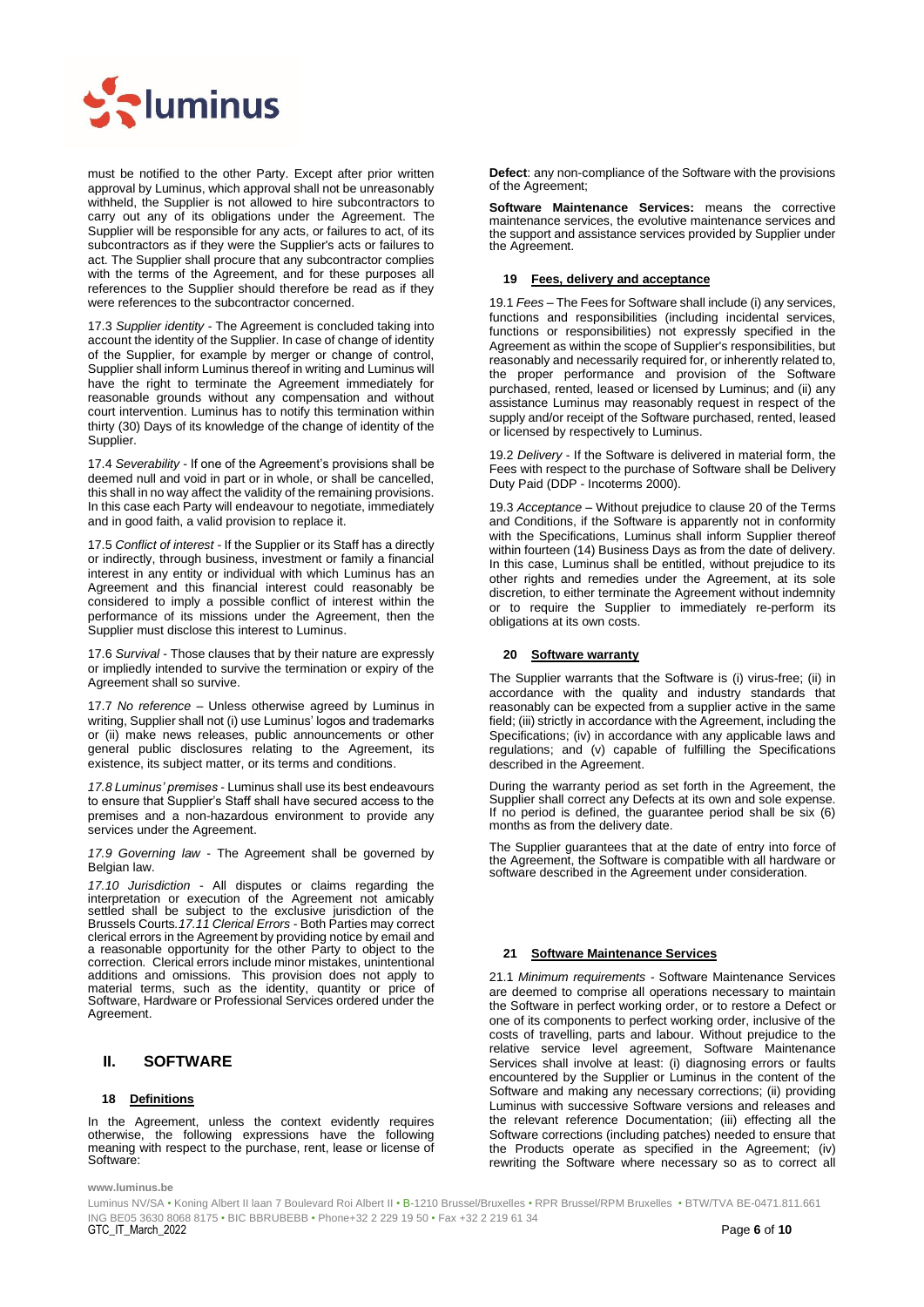

known problems or faults diagnosed by the Supplier; (v) providing telephone and/or web access support for Luminus during working hours to advise it on the use of Software; (vi) providing "hot–line" support to resolve urgent problems and system failures.

21.2 *Software lifecycle management* - Software Maintenance Services with respect to a Software version shall be available for at least five  $(5)$  years as from the date of installation of this version by Luminus. Luminus shall be entitled to refuse an upgrade or an update of the Software for reasonable grounds. Any rebranding, renaming or restructuring of the Software by the Supplier shall not affect Luminus' rights under the Agreement. Luminus shall always have at least the same rights with respect to the rebranded or renamed Software.

21.3 *Responsibility for diagnosis -* The Supplier has sole responsibility for diagnosing and determining the origin of failures affecting all or part of the Software provided that Luminus provides Supplier with the available apparently relevant information.

### **22 Representations**

The Supplier represents that the provision of the Software Maintenance Services shall comply with clauses [33](#page-7-1) and 36 of the Terms and Conditions.

# **23 SaaS**

Without prejudice to Supplier's other obligations under this Section [II,](#page-5-0) if the Agreement indicates that the Supplier shall provide Luminus with SaaS, it shall be provided in accordance with claus[e 35.](#page-8-0)

# <span id="page-6-0"></span>**III. HARDWARE**

# **24 Definitions**

In the Agreement, unless the context evidently requires otherwise, the following expressions have the following meaning with respect to the purchase, rent or lease of Hardware:

**Defect**: any non-compliance of the Hardware with the provisions of the Agreement;

**Hardware Maintenance Services:** means the corrective maintenance services, the preventive maintenance services and the support and assistance services provided by Supplier under the Agreement.

#### **25 Fees, delivery and acceptance**

25.1 *Fees* – The Fees for Hardware shall include (i) any services, functions and responsibilities (including incidental services, functions or responsibilities) not expressly specified in the Agreement as within the scope of Supplier's responsibilities, but reasonably and necessarily required for, or inherently related to, the proper performance and provision of the Hardware purchased, rented or leased by Luminus; and (ii) any assistance Luminus may reasonably request in respect of the supply and/or receipt of the Hardware purchased, rented or leased by Luminus.

25.2 *Delivery* - The Fees with respect to the purchase of Hardware shall be Delivery Duty Paid (DDP - Incoterms 2000).

**www.luminus.be** 25.3 *Acceptance* – Without prejudice to clause [26](#page-6-1) of the Terms and Conditions, if the Hardware is apparently not in conformity

with the Specifications, Luminus shall inform Supplier thereof within fourteen (14) Business Days as from the date of delivery. In this case, Luminus shall be entitled, without prejudice to its other rights and remedies under the Agreement, at its sole discretion, to either terminate the Agreement without indemnity or to require the Supplier to immediately re-perform its obligations at its own costs.

#### <span id="page-6-1"></span>**26 Hardware warranty**

The Supplier warrants that the Hardware is (i) virus-free; (ii) in accordance with the quality and industry standards that reasonably can be expected from a supplier active in the same field; (iii) strictly in accordance with the Agreement, including the Specifications; (iv) in accordance with any applicable laws and regulations; and (v) capable of fulfilling the Specifications described in the Agreement.

The Hardware shall be guaranteed against all Defects in manufacture or materials for the guarantee period as defined in the Agreement. If no period is defined, the guarantee period shall be two (2) years as from the delivery.

The Supplier shall replace at its own expense, within a reasonable time limit to be determined by agreement between the Parties, any Hardware, in whole or in part, which becomes damaged or defective in the course of normal use during the guarantee period.

The Supplier is responsible for any Defect which exists at the time of delivery, even if this Defect does not appear until a later date. The Supplier is also responsible for any Defect which occurs after delivery and is ascribable to non-compliance with its obligations, including failure to provide a guarantee that, for a certain period, Hardware used for the purposes for which they are normally used or for a specific purpose will preserve their qualities or characteristics as specified.

If a Defect is found to originate in a systematic flaw in design, the Supplier must replace or modify all identical parts incorporated in the other products that are part of the Agreement, even though they may not have been the cause of any incident.

#### **27 Hardware Maintenance Services**

27.1 *One-shot repair of Hardware -* Where the Agreement does not explicitly cover Hardware Maintenance Services, the Supplier agrees to perform one-shot repairs to Hardware at Luminus' request. In response to such a request, the Supplier shall prepare without delay an estimate of the price of the repair and a timetable for its execution. The estimate and the timetable shall be provided free of charge to Luminus, regardless of whether or not the repair is executed. If Luminus accepts the estimate and timetable, an order shall be signed between the Parties. It is explicitly agreed that all other conditions of the Agreement shall also apply to a one-shot repair.

27.2 *Minimum requirements -* Without prejudice to the relative service level agreement*,* Hardware Maintenance Services shall involve at least: (i) diagnosing the cause of failures affecting the Hardware; (ii) correcting faults as rapidly as possible; (iii) replacing components, printed circuits and electronic units that prove defective in the course of normal use, and effecting any alterations deemed necessary by it to improve operation of the Hardware; (iv) acting as the link with its own central maintenance departments (v) providing "hot–line" support to resolve urgent problems and Hardware failures; (vii) providing drivers for correct function of Hardware; (viii) providing Documentation regarding the compatible cables and connectors for the Hardware. Supplier authorizes Luminus to order customized and/or partial Hardware Maintenance Services and to reduce the Fees accordingly. Supplier guarantees that Hardware Maintenance Services are available during five (5)

 ING BE05 3630 8068 8175 • BIC BBRUBEBB • Phone+32 2 229 19 50 • Fax +32 2 219 61 34 GTC\_IT\_March\_2022 Page **7** of **10** Luminus NV/SA • Koning Albert II laan 7 Boulevard Roi Albert II • B-1210 Brussel/Bruxelles • RPR Brussel/RPM Bruxelles • BTW/TVA BE-0471.811.661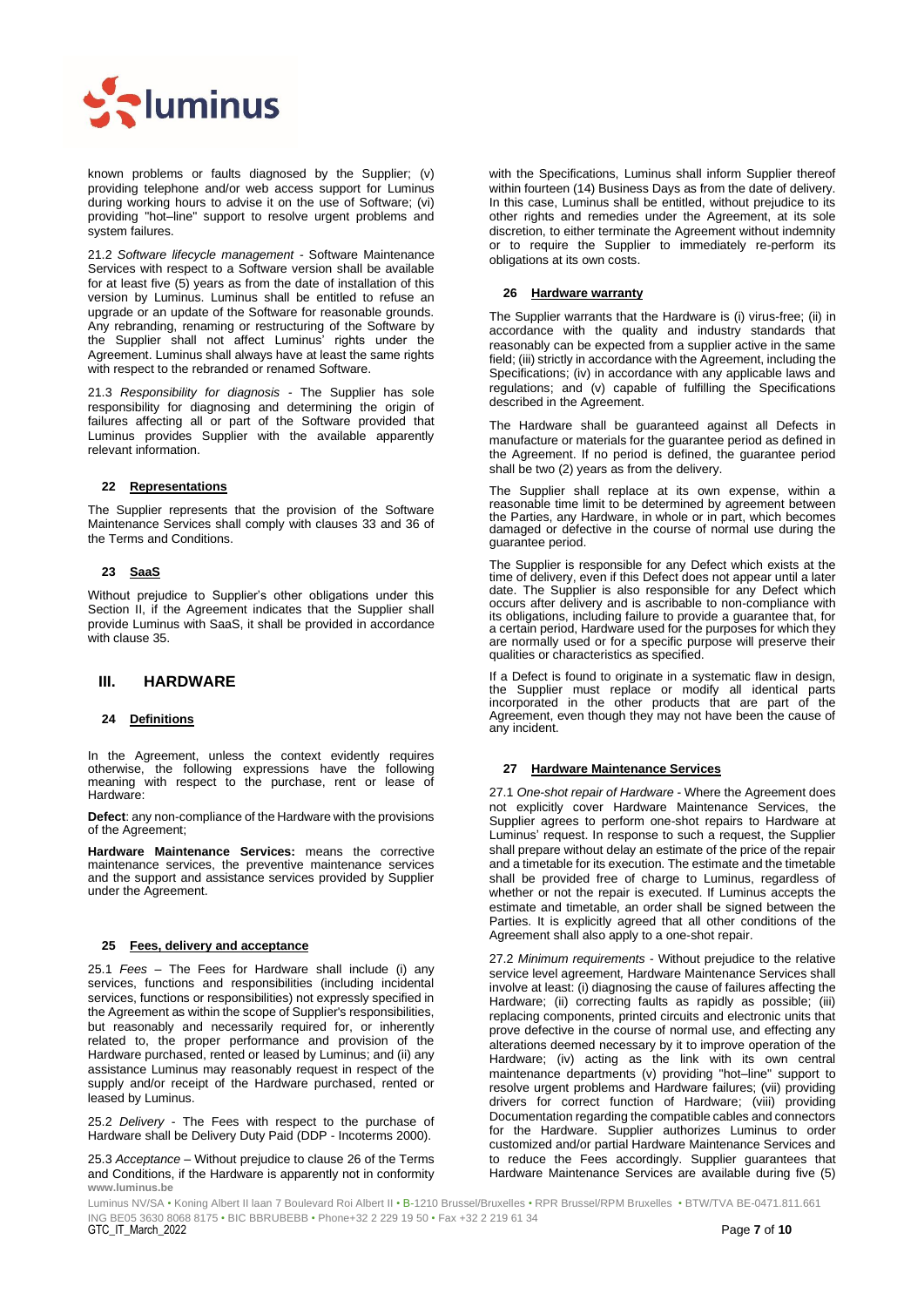

years as from the delivery date of the Hardware.

27.3 *Luminus obligations –* Supplier may reasonably claim additional Fees if the Hardware Maintenance Services are due to or delayed by an alteration or modification of the Hardware by Luminus without Supplier's consent.

### **28 Representations**

The Supplier represents that the provision of the Hardware Maintenance Services shall comply with clauses [33](#page-7-1) and 36 of the Terms and Conditions.

# **29 IaaS, Paas**

Without prejudice to Supplier's other obligations under this Section [III,](#page-6-0) if the Agreement indicates that the Supplier shall provide Luminus with IaaS and/or Paas, it shall be provided in accordance with clause 35.

# <span id="page-7-0"></span>**IV. PROFESSIONAL SERVICES**

#### **30 Definitions**

In the Agreement, unless the context evidently requires otherwise, the following expressions have the following meaning with respect to the provision of Professional Services:

**Final Acceptance**: means the milestone of final acceptance of the Deliverable under the Agreement.

**Final Acceptance Criteria**: means the criteria set forth in the Frame Agreement, the Specific Agreement(s) and/or the Purchase Order that need to be fulfilled in order to achieve the milestone of Final Acceptance in accordance with the acceptance procedure set forth under clause [34](#page-8-1) of these Terms and Conditions.

**Guarantee Period**: the period between Provisional Acceptance and Final Acceptance which should be of three (3) months unless otherwise agreed in the Agreement, whereas the Guarantee Period shall never expire before the Final Acceptance and, as a consequence, be extended if necessary;

**Provisional Acceptance**: means the milestone of provisional acceptance of the Deliverable under the Agreement.

**Provisional Acceptance Criteria**: means the criteria set forth in the Frame Agreement, the Specific Agreement(s) and/or the Purchase Order that need to be fulfilled in order to achieve the milestone of Provisional Acceptance in accordance with the acceptance procedure set forth under clause [34](#page-8-1) of these Terms and Conditions.

#### **31 Term**

In case of time and material based Professional Services, Luminus shall be entitled to extend the initial term of the Agreement for a maximum additional period of twelve (12) months by sending to the Supplier a written notice at least one (1) month before the end of the initial term of the Agreement.

#### **32 Fees**

*32.1 Professional Services* – The Fees for the provision of Professional Services shall be deemed to include (i) any services, functions and responsibilities (including incidental services, functions or responsibilities) not expressly specified in the Agreement as within the scope of Supplier's responsibilities, but reasonably and necessarily required for, or inherently related to, the proper performance and provision of the Professional Services; (ii) any assistance Luminus may reasonably request in respect of the supply and/or receipt of the Deliverable(s) and/or the Professional Services.

32.2 *Indexation* – For Professional Services based on a single daily rate or multiple rates according to a profile based rate cards and if the duration of the Agreement, including all extensions, exceeds one (1) year, Supplier has the right to adjust the rates yearly on January  $1<sup>st</sup>$  on the basis of the following formula: P1 = P0  $*(0,2 + 0.8 * 11/10)$  (where P1 = the new periodical Fee (e.g.: hourly, daily or monthly), P0 = the initial periodical Fee,  $11$  = the Agoria index for wages of the month of December before the price increase and I0 = the Agoria index for wages of the month in which the concerned Services concerned came into force). This clause 32.2 does not apply to existing Purchase Orders but only upon extension of Time and Material Purchase Orders or upon agreement of new specific agreements under a frame . Supplier shall not be entitled to make any other price increase or indexation.

32.3 *Overtime* - Unless otherwise agreed in the Agreement and only at the specific prior written request or prior written approval from Luminus, in case of (i) overtime outside normal business hours (normal business hours = 7am-7pm on weekdays) or on a Saturday, the Supplier is entitled to charge that overtime at 120% of the agreed daily rates and (ii) overtime on a Sunday or on Belgian public holidays, the Supplier is entitled to charge that overtime at 150% of the agreed daily rates.

*32.4 On call duty* - Unless otherwise agreed in the Agreement and only at the specific prior written request or prior written approval from Luminus, in case of on call duty outside normal business hours as stated above and for a minimum duration of 2 subsequent hours, the Supplier is entitled to receive a fixed fee of 60 EUR per day on which such on call duty is requested.

*32.5 Fixed price* – Except otherwise agreed between the Parties in the Agreement, the Fees for the provision of Professional Services are deemed to be at a fixed price for the entire Term of the Agreement.

#### <span id="page-7-1"></span>**33 Supplier and Supplier Staff**

33.1 *Authority and obligations* - In no case shall Luminus exercise, or be deemed to exercise, a partial or complete employer's authority on members of the Staff. The members of the Staff shall never receive instructions from Luminus (other than general guidelines relating to well-being at the work place and safety) concerning the actual execution of the Agreement. Notwithstanding the above, in application of article 31 of the Act of 24 July 1987 on temporary and interim work as well as the putting of workers at the disposal of third-party users, Luminus shall be entitled to give instructions to the Supplier's employees solely in connection with the execution of the Agreement with regards to the technical, operational and practical aspects (including "well-being at work place / safety" aspects) of the performance of the Professional Services, which (i) include planning and scheduling the Professional Services, opening and closing times of Luminus site/workplace, access to Luminus locations, premises and/or facilities, access to Luminus IT infrastructure and related IT security processes, and (ii) can be listed further in writing without a need for an amendment of the Agreement. The Parties acknowledge that giving such instructions will not be considered exercising any employer's authority by any means. In case a Supplier or a member of its Staff is providing the Professional Services on a self-employed basis, they shall not receive any instructions from Luminus (other than general guidelines relating to well-being at the work place and safety) in relation to the provision of the Professional Services, nor will Luminus perform any complete or partial employer's authority.

33.2 *Supplier's representation* - The Supplier warrants that no member of the Staff shall, under any circumstance or at any

**www.luminus.be**

 ING BE05 3630 8068 8175 • BIC BBRUBEBB • Phone+32 2 229 19 50 • Fax +32 2 219 61 34 Luminus NV/SA • Koning Albert II laan 7 Boulevard Roi Albert II • B-1210 Brussel/Bruxelles • RPR Brussel/RPM Bruxelles • BTW/TVA BE-0471.811.661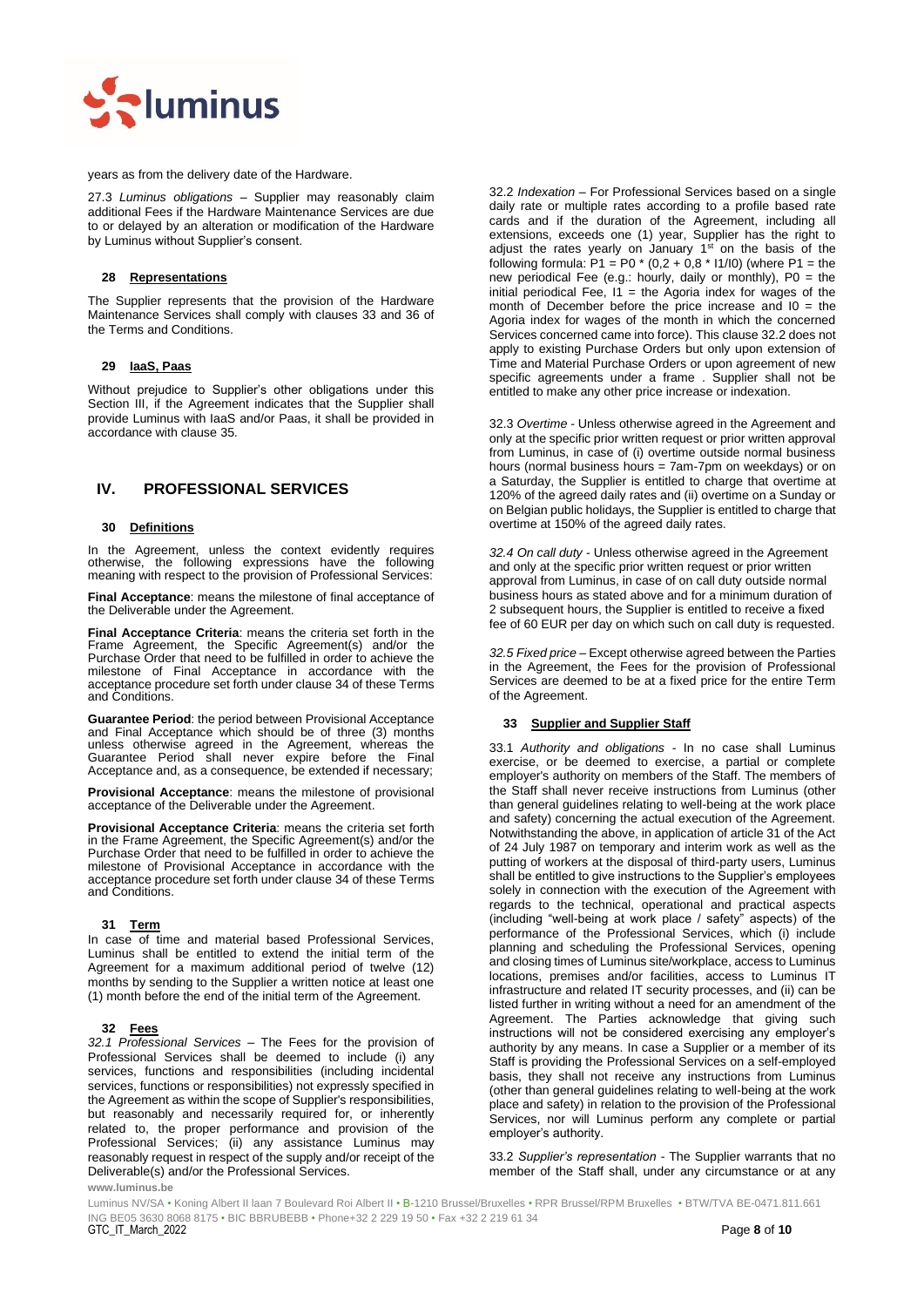

time, be presented or considered as an employee of Luminus. As a consequence, no member of the Staff or any Supplier will be able to initiate a claim against EDF based on any alleged employer's authority.

33.3 *Social security, tax, Limosa* - The Supplier shall be solely responsible for the payment of social security contributions and taxes related to himself or the members of the Staff. The Supplier shall complete the obligations with respect to foreign Staff members, including the Limosa obligations and Supplier will comply with every current and future obligation regarding its activities in Belgium. Particularly, in order to guarantee the implementation of the Agreement, the Supplier will be responsible for this affiliation to ONSS in Belgium and will have to comply with every corresponding obligation with regard to his Staff in Belgium. Moreover, the Supplier shall respect the applicable legislation regarding the employment and residence of non-EU nationals: the Supplier will, inter alia, perform the legal duties relating to the assignment in Belgium of foreign Staff members (for example the Law of 11 February 2013 on sanctions and measures towards employers of illegal foreign nationals) or foreign self-employed workers (for example the said Limosa obligation); the Supplier will also strictly comply with the legislation on residence in Belgium and the work permits. More specifically, the Supplier confirms explicitly that it and/or any of its subcontractors do(es) not and shall not employ any undocumented individual (i.e. any individual not holding valid work and/or residence permits, authorising them to work and reside in Belgium)

33.4 *Luminus' internal rules and policies* - The Supplier guarantees that the Staff will comply with Luminus' internal rules and policies, which are required to be respected for the good performance of the Professional Services, particularly as far as safety and well-being at work are concerned. The Supplier states and acknowledges that it has received every relevant document on this subject from Luminus.

33.5 *Indemnification* - The Supplier shall indemnify, defend and hold Luminus harmless from and against any and all third party claims, liabilities, losses, and expenses associated with any infringement of this clause 33 by itself and/or its subcontractor and/or any member of their Staff. The Supplier shall be fully responsible for the management of, and the acts and omissions of, all Staff in the provision of the Professional Services and shall indemnify Luminus in relation to any liabilities it incurs in relation to any such acts or omissions.

33.6 *Quality and replacement* - The Supplier undertakes that it will only use technically competent and properly trained and qualified persons as Supplier Staff in the provision and performance of the Professional Services. The Professional Services the Supplier provides, the reports it drafts, the conclusion it draws, the advices it issues shall be done in compliance with the most stringent rules of good practice, with the description set out in the Agreement with all applicable legal and regulatory provisions, and within the set deadlines. The Supplier will render its Professional Services in continued and structured consultation with Luminus. Luminus and the Supplier will each appoint a contact person as authorized representative regarding the proper performance of the Professional Services.

In the event that the performance of the Professional Services by the Supplier is found to be unacceptable by Luminus, the authorized representative of Luminus will inform the authorized representative of Supplier in writing thereof. If so requested by Luminus, the Supplier will provide a replacement within five (5) Days of said notice.

The Supplier agrees to ensure a continuous assignment of Staff to perform Professional Services hereunder. Should a member of the Supplier's Staff assigned to performance of the Professional Services leave temporarily or permanently, the Supplier agrees to inform Luminus of such leaving and to replace such member promptly. Any removal or reassignment by the Supplier of its Staff assigned to perform Professional Services under the Agreement must be with one month's prior notice to and/or prior consultation with Luminus and the replacement Staff shall have substantially equivalent or better qualifications than the member of the Staff being replaced. Furthermore, the Supplier agrees to ensure that the transfer of knowledge between the person(s) newly assigned and the person(s) who may have left is correctly done, so that Luminus does not suffer in any way from the change of Staff. Luminus will not be charged for any replacement or costs related thereto –even if such a replacement has taken place in accordance with the above paragraphs – while the replacement acquires the necessary orientation and the Supplier shall indemnify Luminus against all liabilities that may arise as a result of such replacement. Supplier will bear all costs, expenses and charges in relation to the aforementioned replacement.

#### **34 Deliverable acceptance procedure**

<span id="page-8-1"></span>34.1 *General provision* - If the Agreement indicates that a Deliverable shall be provided by Supplier to Luminus, the acceptance procedure set out in this clause [34](#page-8-1) shall apply. The Deliverable shall never be deemed to have been accepted tacitly.

34.2 *Provisional Acceptance* - The Provisional Acceptance Criteria shall be specified in the Frame Agreement, the Specific Agreement(s) and/or the Purchase Order. If Supplier believes that the Deliverable is ready for Provisional Acceptance, Supplier shall notify Luminus thereof and Luminus shall control within a reasonable period of time whether the Deliverable respect the Provisional Acceptance Criteria. If the Deliverable is not in conformity with Provisional Acceptance Criteria, Supplier shall immediately re-perform the Professional Services at its own costs in order to ensure that the Deliverable is in compliance with the Provisional Acceptance Criteria.

34.3 *Final Acceptance* - The Final Acceptance Criteria shall be specified in the Frame Agreement, the Specific Agreement(s) and/or the Purchase Order. If, at the end of the Guarantee Period, Supplier believes that the Deliverable is ready for Final Acceptance, Supplier shall notify Luminus thereof and Luminus shall control within a reasonable period of time whether the Deliverable respect the Final Acceptance Criteria. If the Deliverable is not in conformity with Final Acceptance Criteria, Supplier shall immediately re-perform the Professional Services at its own costs in order to ensure that the Deliverable is in compliance with the Provisional Acceptance Criteria.

34.4 *Termination* – If during two subsequent acceptance procedures, the same Deliverable is found not to be in conformity with the Provisional Acceptance Criteria and/or Final Acceptance Criteria, Luminus may, without prejudice to its other rights and remedies under the Agreement, terminate the Agreement, in whole or in part, without paying any indemnity to the Supplier for such termination.

#### <span id="page-8-0"></span>**35 Service level agreement**

35.1 *General provision* - If the Agreement indicates that the Professional Services shall be provided by Supplier to Luminus in accordance with the services levels set forth in the service level agreement provided in the Specifications, the present

#### **www.luminus.be**

 ING BE05 3630 8068 8175 • BIC BBRUBEBB • Phone+32 2 229 19 50 • Fax +32 2 219 61 34 GTC\_IT\_March\_2022 Page **9** of **10** Luminus NV/SA • Koning Albert II laan 7 Boulevard Roi Albert II • B-1210 Brussel/Bruxelles • RPR Brussel/RPM Bruxelles • BTW/TVA BE-0471.811.661